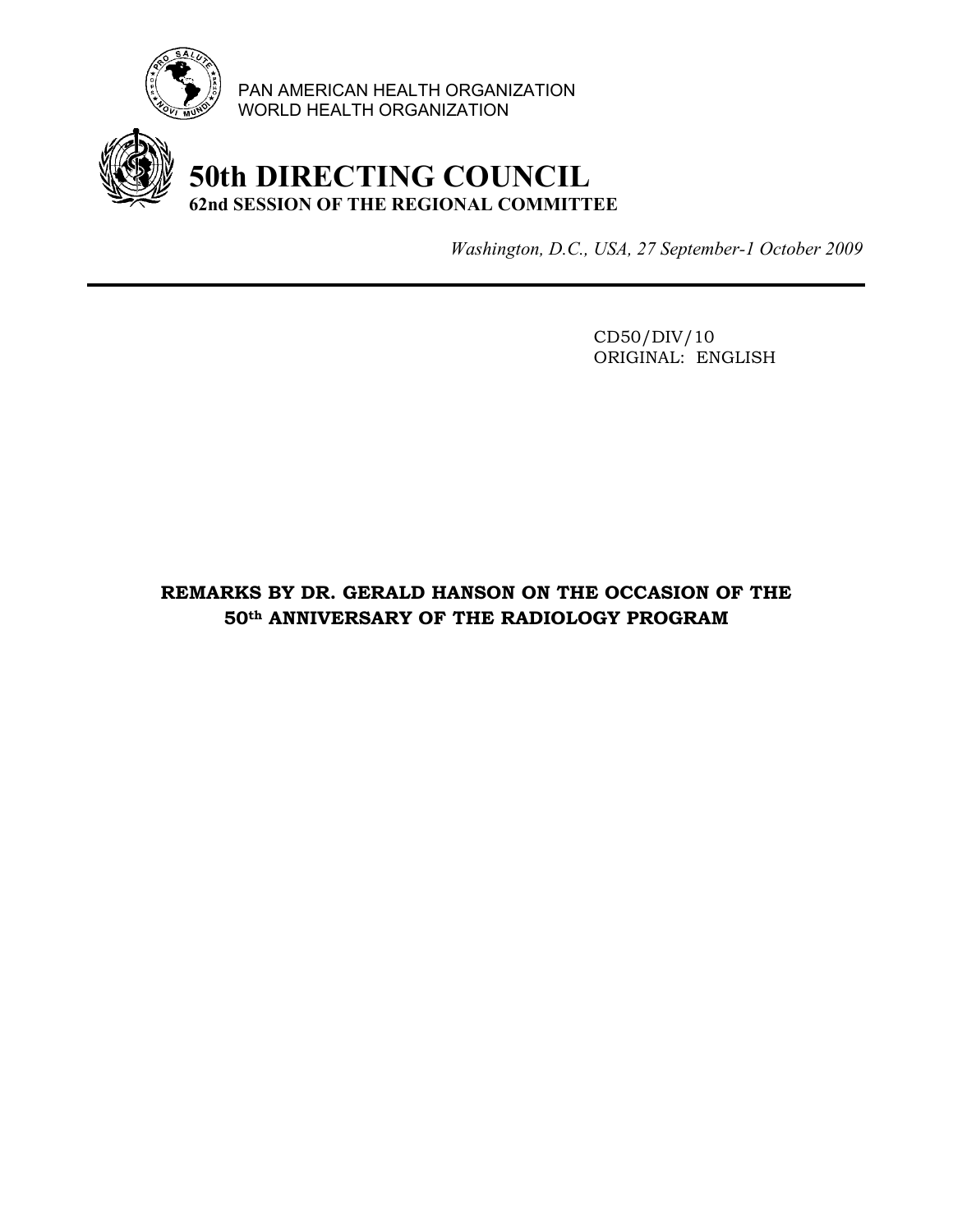## **REMARKS BY DR. GERALD HANSON ON THE OCCASION OF THE 50th ANNIVERSARY OF THE RADIOLOGY PROGRAM**

## **50th DIRECTING COUNCIL Washington, D.C., 29 September 2010**

Honorable President of the Directing Council, Honorable Ministers, Delegates, Members of the Diplomatic Corps, Dr. Roses, Friends and Colleagues:

First, I would like to thank Dr. Roses for assigning this time for a celebration of the 50 years of the PAHO Radiological Health Program. At the time the program was initiated in 1960, people throughout the Region felt great anxiety because of the testing of atomic weapons in the atmosphere. Without any doubt, radioactive fallout was a major public health concern.

With help from the U.S. Public Health Service, the Pan American Health Organization responded to the needs of its member states by organizing a network of monitoring stations to obtain data concerning radioactivity in the air and in milk. And indeed, very high levels of radioactive contamination were found in the Region. PAHO then sent a health physicist to the field to work as the Regional Advisor in Radiation Protection, and to organize radiation protection services. In some countries, with PAHO assistance radiochemical laboratories were established, which enabled the measurement of radioactive strontium and cesium. As one national health authority commented this was: "Just in case the superpowers should decide to test on each others territory". Fortunately, that never came to pass, but, for much of the world, and for many years, that was a real and continuing threat.

National radiation protection services were established, and national personnel were trained in the leading universities through PAHO fellowships. With PAHO guidance, the newly-trained national personnel began to pay attention to the exposure of workers and patients resulting from the medical use of radiation. Personnel dosimetry services were established so the radiation exposure could be measured, and radiation protection surveys were made in hospitals and medical clinics.

As the radiation protection professionals worked in the hospitals, PAHO observed the almost complete absence of a critical team member within the hospitals -a medical physicist. In fact, around 1970, there were only a dozen medical physicists in all of Latin America and the Caribbean. With PAHO's leadership and collaboration medical physicists were trained and dosimetry laboratories were established. Now, even though there is still a large deficit, medical physicists are being trained in many countries, and there are around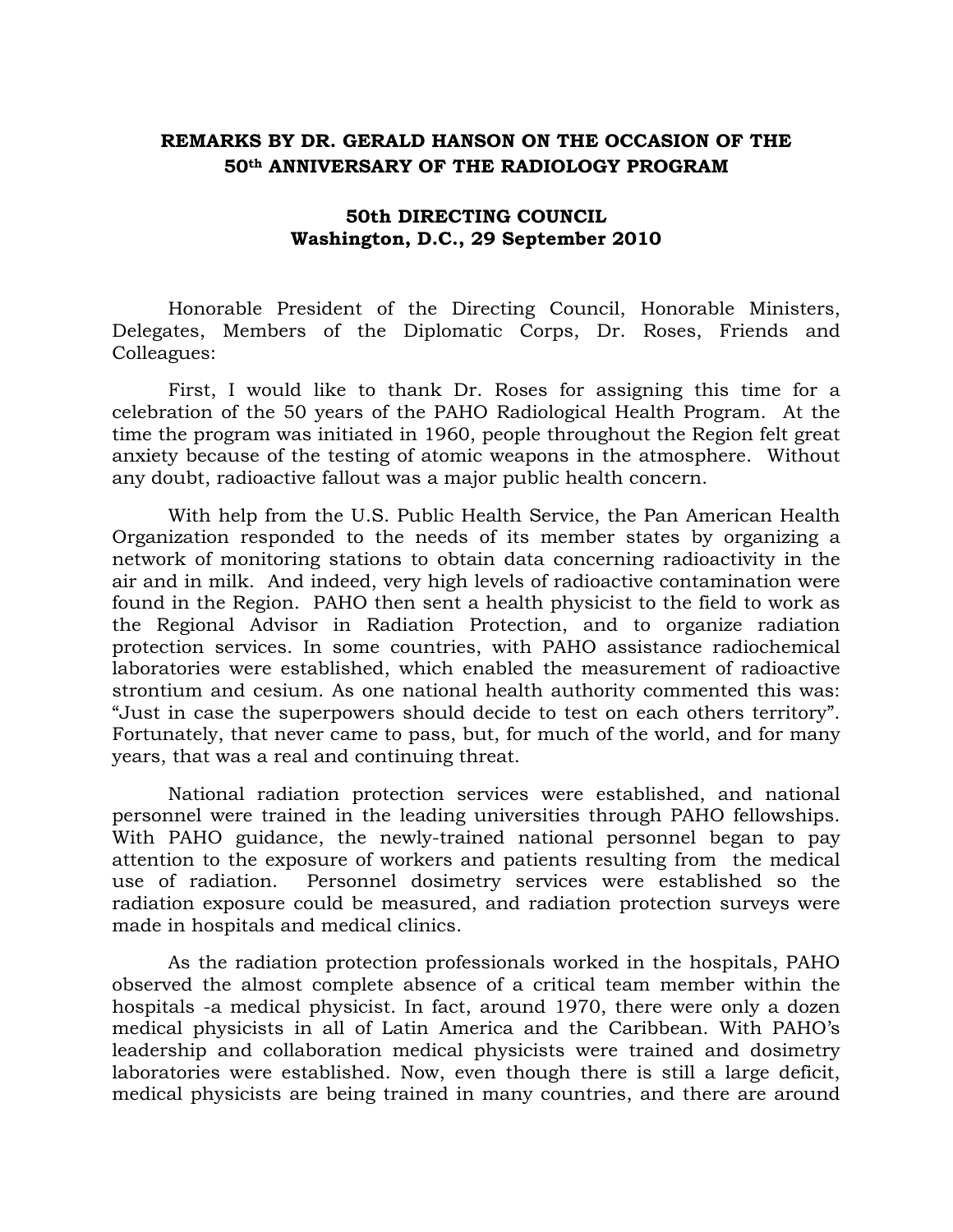1000 physicists providing support for radiotherapy and diagnostic imaging services.

PAHO also observed the situation concerning the lack of access to even the most essential diagnostic imaging services in small hospitals. Consequently, soon after a revolutionary new type of X-ray machine was unveiled at the University of Pennsylvania; PAHO organized a meeting to develop specifications and to promote basic radiology. Even now, this effort has only been partially successful. While some of the most modern and costly imaging equipment is being installed in hospitals in the large cities, large segments of the population do not have access to good-quality, simple X-ray examinations.

As the benefits of radiation were introduced and expanded in the Region, adverse consequences were experienced in accidents in the industrial as well as the medical area.

PAHO responded immediately to requests for help for the victims, and also helped the authorities to understand the cause so that errors would not be repeated. PAHO joined with other international organizations to prepare guidance for preventing accidents, along with responding to them if they should occur; as well as basic safety standards for protection against radiation during normal activities.

One of the main responsibilities of the medical physicist is in Quality Assurance, whether it be to assure that the correct dose is delivered to patients for therapeutic radiation treatments, or that the best quality available is obtained in imaging procedures: from plain chest X-rays to mammography, or complex computer-assisted imaging. PAHO has promoted Quality Assurance for 4 decades, and has organized training courses and symposia throughout the Region on this essential activity. In addition PAHO has stimulated and supported research by national personnel concerning image quality and coordinated significant inter-country research projects.

Upon request, PAHO has provided advice, guidance and collaboration during the planning and construction of cancer treatment centers and complex diagnostic imaging facilities. In addition, as more and more complex and costly equipment has been introduced, PAHO has cautioned and advised about the need for adequate supporting infrastructure and management, especially in regard to human resources, so that these expensive investments will be a true benefit rather than an expensive detriment.

Lastly, but far from the least, of the Radiological Health Program's efforts to mention is preparation for response in case of a disaster, and cooperation